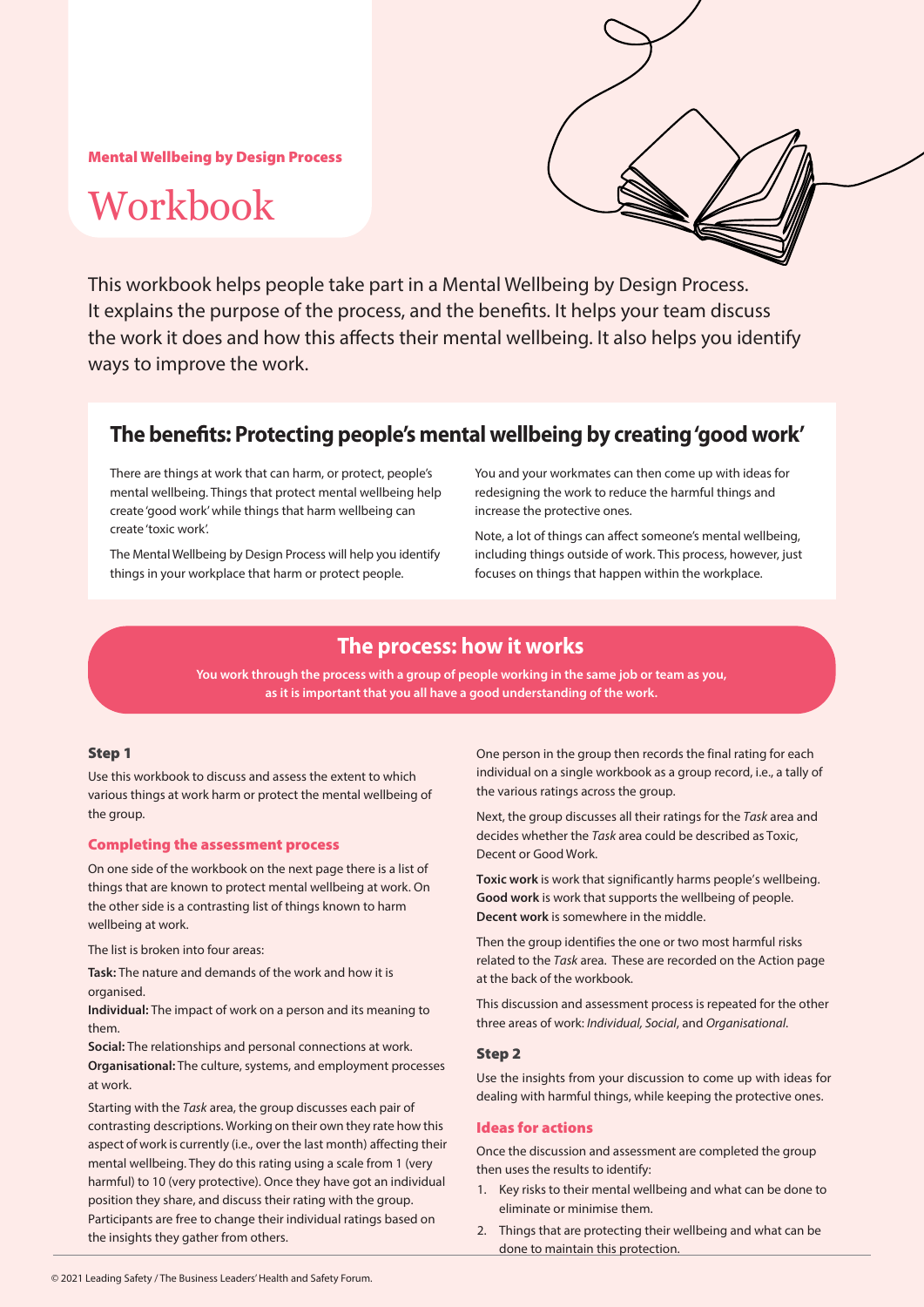### Task

**Rate the extent to which the factors below are harming or protecting the mental wellbeing of people in your work area. 1 = Very harmful and 10 = Very protective.**

| <b>Harming Factors</b>                                 | 1 | 2 | 3 | 5 |  | 8 | 9 | 10 | <b>Protective Factors</b>                             |
|--------------------------------------------------------|---|---|---|---|--|---|---|----|-------------------------------------------------------|
| Unacceptable workload                                  |   |   |   |   |  |   |   |    | Acceptable workload                                   |
| Repetitive or unchallenging tasks                      |   |   |   |   |  |   |   |    | Variable, challenging tasks                           |
| Hectic work                                            |   |   |   |   |  |   |   |    | Well-paced work                                       |
| Unrealistic time frames or targets                     |   |   |   |   |  |   |   |    | Realistic timeframes & targets                        |
| Inadequate or insufficient equipment                   |   |   |   |   |  |   |   |    | Adequate, sufficient equipment                        |
| Understaffed                                           |   |   |   |   |  |   |   |    | Adequately staffed                                    |
| Poor match between skills & work requirements          |   |   |   |   |  |   |   |    | Good match between skills & work<br>requirements      |
| Unclear goals or expectations                          |   |   |   |   |  |   |   |    | Clear goals & expectations                            |
| Lack of autonomy or control of task or pace of<br>work |   |   |   |   |  |   |   |    | Autonomy & control of task or pace of work            |
| Lack of involvement in decisions                       |   |   |   |   |  |   |   |    | Appropriate involvement in decisions                  |
| Poor physical working conditions                       |   |   |   |   |  |   |   |    | Good physical working conditions                      |
| Add other harming factors relevant to<br>the task:     |   |   |   |   |  |   |   |    | Add other protective factors relevant to<br>the task: |

**Considering your ratings above, circle the extent to which this reflects toxic, decent or good work.**

Overall Task **Assessment:** Toxic Decent Good

Individual

**Rate the extent to which the factors below are harming or protecting the mental wellbeing of people in your work area. 1 = Very harmful and 10 = Very protective.**

| <b>Harming Factors</b>                                   | 1 | 3 | 5 |  |  | <b>Protective Factors</b>                                   |
|----------------------------------------------------------|---|---|---|--|--|-------------------------------------------------------------|
| Work lacks meaning or purpose                            |   |   |   |  |  | Work has meaning & purpose                                  |
| Underuse of current competencies                         |   |   |   |  |  | Good use of current competencies                            |
| Lack of learning opportunities                           |   |   |   |  |  | Varied learning opportunities                               |
| Lack of internal progression opportunities               |   |   |   |  |  | Good internal progression opportunities                     |
| Inflexible work schedules                                |   |   |   |  |  | Flexible work schedules                                     |
| Inadequate rest or recovery time                         |   |   |   |  |  | Adequate rest & recovery time                               |
| Poor work-life balance                                   |   |   |   |  |  | Good work-life balance                                      |
| Add other harming factors relevant to<br>the individual: |   |   |   |  |  | Add other protective factors relevant to<br>the individual: |

**Considering your ratings above, circle the extent to which this reflects toxic, decent or good work.**

Overall **Individual Assessment:** Toxic Decent Good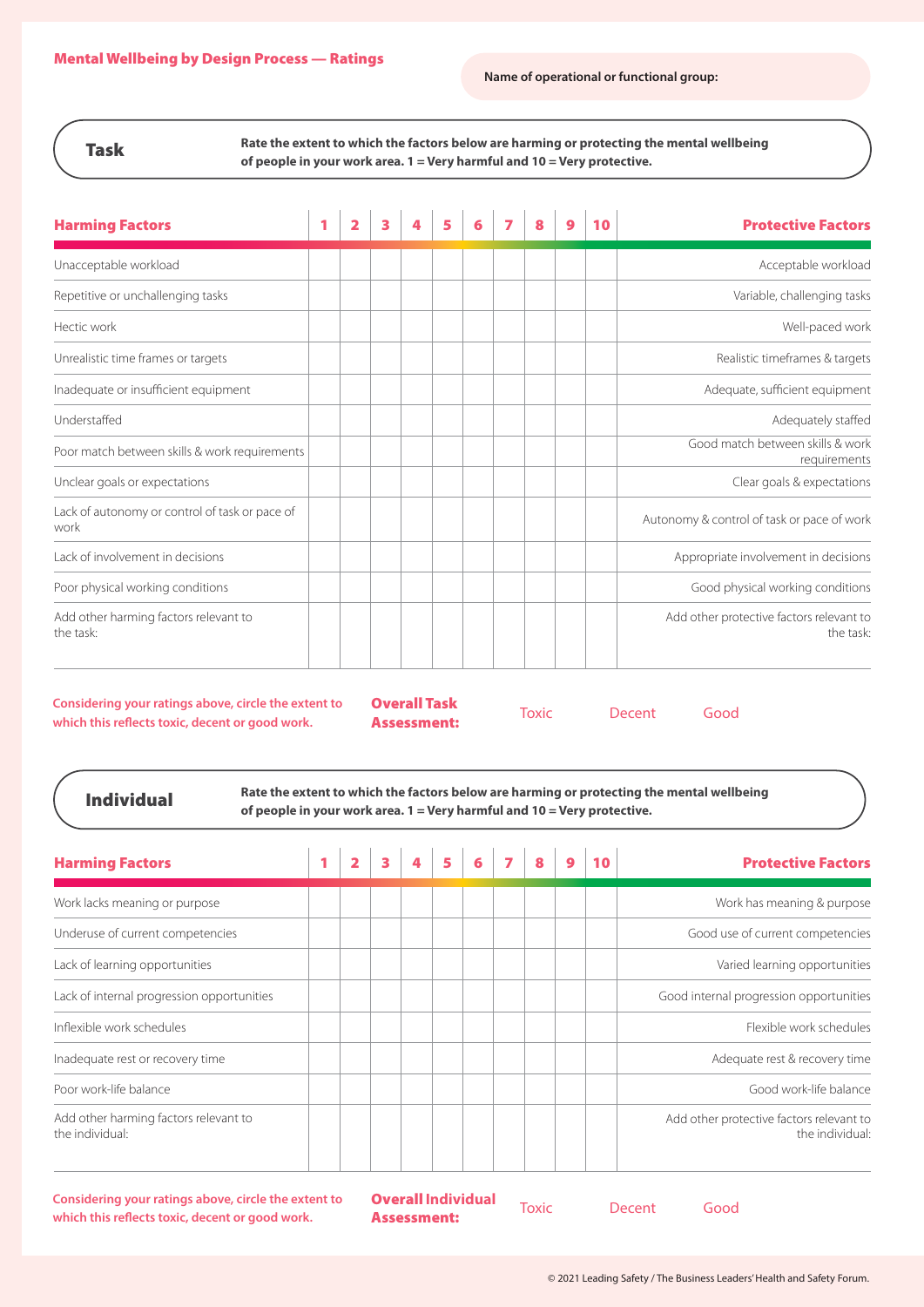Social

**Rate the extent to which the factors below are harming or protecting the mental wellbeing of people in your work area. 1 = Very harmful and 10 = Very protective.**

| <b>Harming Factors</b>                                                |  |  |  |  |  | <b>Protective Factors</b>                                          |
|-----------------------------------------------------------------------|--|--|--|--|--|--------------------------------------------------------------------|
| Difficult or destructive work relations                               |  |  |  |  |  | Positive, respectful work relations                                |
| Threatening, harassing, or bullying work<br>relations                 |  |  |  |  |  | Non-threatening, supportive work relations                         |
| Irregular or unsocial working hours                                   |  |  |  |  |  | Regular, social working hours                                      |
| Unsupportive leaders or colleagues                                    |  |  |  |  |  | Supportive leaders & colleagues                                    |
| Inadequate or ambiguous communication                                 |  |  |  |  |  | Clear & transparent communication                                  |
| Lack of appreciation or recognition                                   |  |  |  |  |  | Meaningful appreciation & recognition                              |
| Unclear or conflicting roles                                          |  |  |  |  |  | Clear, distinct roles                                              |
| Add other harming factors relevant to<br>social aspects of your work: |  |  |  |  |  | Add other protective factors relevant to<br>social aspect of work: |

**Considering your ratings above, circle the extent to which this reflects toxic, decent or good work.**

Overall **Social Assessment:** Toxic Decent Good

**Organisational** Rate the extent to which the factors below are harming or protecting the mental wellbeing **Organisational of people in your work area. 1 = Very harmful and 10 = Very protective.**

| <b>Harming Factors</b>                                                          |  | 3 |  |  |  | 10 | <b>Protective Factors</b>                                                     |
|---------------------------------------------------------------------------------|--|---|--|--|--|----|-------------------------------------------------------------------------------|
| Leaders undervalue wellbeing                                                    |  |   |  |  |  |    | Leaders value wellbeing                                                       |
| Lack of, or unclear, wellbeing policy                                           |  |   |  |  |  |    | Clear, communicated wellbeing policy                                          |
| Lack of psychological safety                                                    |  |   |  |  |  |    | Psychological safety                                                          |
| Discrimination or undervaluing diversity                                        |  |   |  |  |  |    | Inclusion & valuing of diversity                                              |
| Inappropriate (under or over) monitoring of<br>work                             |  |   |  |  |  |    | Appropriate monitoring of work                                                |
| Imbalance of effort & reward                                                    |  |   |  |  |  |    | Balance of effort & reward                                                    |
| Unfair or inconsistent treatment                                                |  |   |  |  |  |    | Fair & consistent treatment                                                   |
| Unacceptable rate of change                                                     |  |   |  |  |  |    | Acceptable rate of change                                                     |
| Lack of job security                                                            |  |   |  |  |  |    | Job security                                                                  |
| Discriminatory contract arrangements or pay                                     |  |   |  |  |  |    | Fair contractual arrangements & pay                                           |
| Add other harming factors relevant to<br>the organisation aspects of your work: |  |   |  |  |  |    | Add other protective factors relevant to<br>the organisation aspects of work: |

**Considering your ratings above, circle the extent to which this reflects toxic, decent or good work.**

Overall **Organisational Overall Organisational** Toxic Decent Good